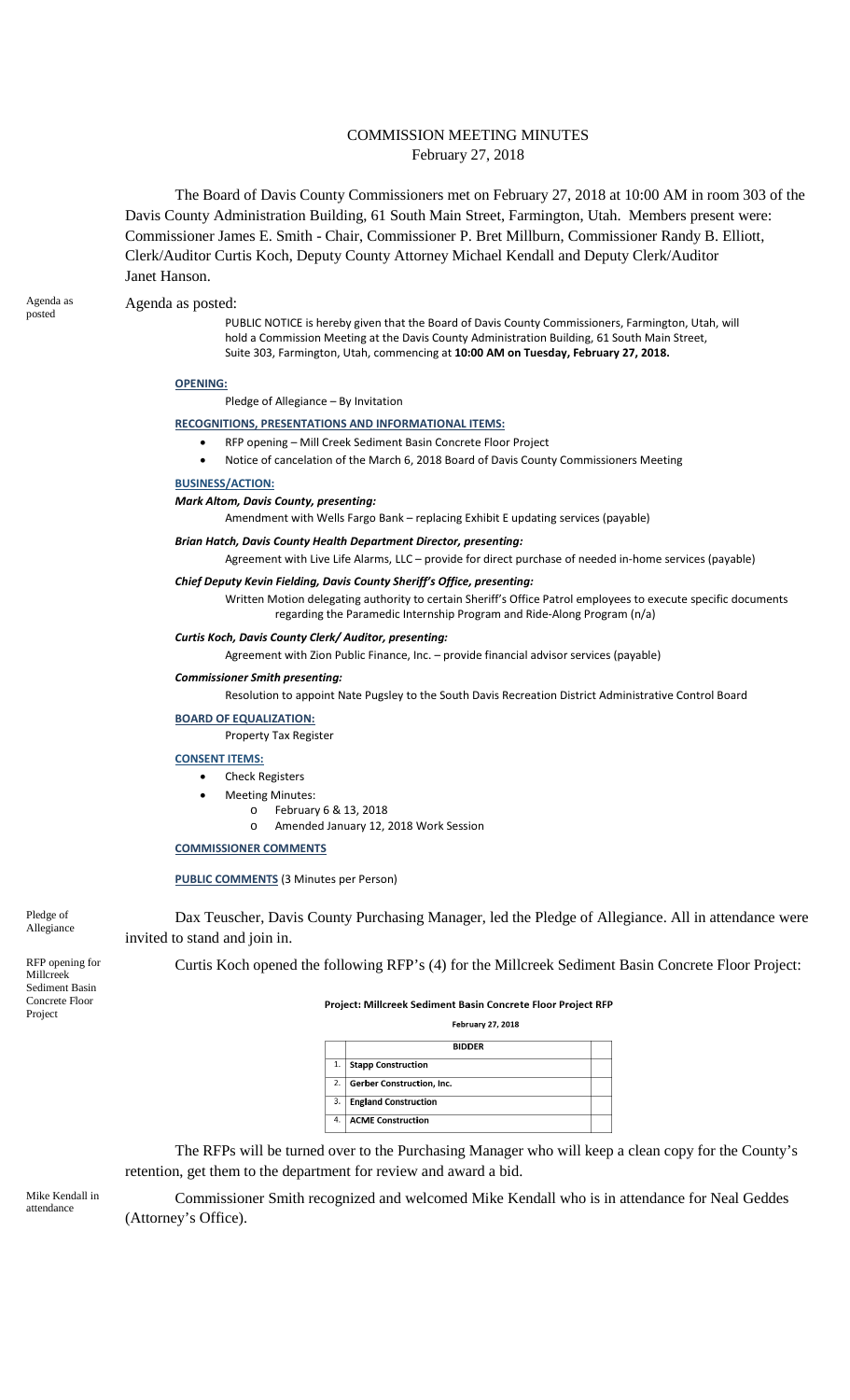Notice of March 6, 2018 cancelation of Commission Meeting

Amendment #2017-508A Wells Fargo Bank – replace Exhibit E updating services

Agreement #2018-84 Live Life Alarms  $LLC - in$ -home services

Written Motion #2018-85 delegating authority to SO Patrol to execute-Paramedic Intern Program & Ride-Along Program

Agreement #2018-86 Zions Public Finance, Inc. – financial advisor services

Resolution #2018-87 Appoint Nate Pugsley to SDRD Admin Control Bd

Commissioner Smith gave notice of the cancelation of the Board of Davis County Commissioners Meeting next week, March 6, 2018. Two of the 3 commission members will be attending the National Association of Counties (NACo) Conference representing Davis County.

Mark Altom, Davis County Treasurer, presented amendment #2017-508A with Wells Fargo Bank to replace Exhibit E updating services. He explained that there had been an oversight when negotiating having randomly picked a month, March 2017, to review what services were rendered. It was realized that the November 2017 services included a lockbox service. That service is utilized for the tax notice payments (30% of the tax payments are done this way) that go directly to the bank through their commercial lockbox service for processing. They have now reviewed and repriced each month to verify that all of the services are now listed in the contract. Period of contract is January 1, 2018 through July 15, 2020. The payable contract amount is based upon Exhibit E activity.

Commissioner Elliott made a motion to approve. Commissioner Millburn seconded the motion. All voted aye. The document is on file in the office of the Davis County Clerk/Auditor.

Kristy Cottrell, Davis County Health Department Senior Services, presented agreement #2018-84 with Live Life Alarms, LLC for specialty medical equipment. They are a new provider in the area for in-home services programs, particularly the alternatives and care-givers programs. The period of contract is July 1, 2017 through June 30, 2019. The payable contract amount is based upon services provided.

Commissioner Elliott made a motion to approve. Commissioner Millburn seconded the motion. All vote aye. The document is on file in the office of the Davis County Clerk/Auditor.

Chief Deputy Kevin Fielding, Davis County Sheriff's Office, presented written motion #2018-85 delegating authority to certain Sheriff's Office Patrol employees to execute specific documents (indemnifications) regarding the Paramedic Internship Program and Ride-Along Program. He gave a reminder that a contract was signed a couple of weeks ago with the university (for the paramedic program). Commissioner Smith recognized our attorney's attention on this and felt it was a good way to close what was a potential loop-hole. The contract period is February 27, 2018 and beyond.

Commissioner Elliott made a motion to approve. Commissioner Millburn seconded the motion. All voted aye. The document is on file in the office of the Davis County Clerk/Auditor.

Chief Fielding indicated that this situation came up through their Risk Management Committee. He said that Neal Geddes worked with Risk Management from the State and found out that the State carries some type of liability for these kinds of programs (higher education). Mike Kendall added that there are 2 unique contracts associated with this motion, although similar. The Ride-Along Program is associated with civil observers only. Whereas, the Paramedic Internship Program are students that are engaged in the paramedic program, performing internship services (clinical hours) to gain experience.

Curtis Koch, Davis County Clerk/Auditor, presented agreement #2018-86 with Zion Public Finance, Inc. He explained that for several years they have acted as our financial advisor. There was an RFP opening a couple of weeks ago. After going through that process they had 2 firms submit: Zions and LYRB (Lewis Young Robertson & Burningham). After going through the process, the committee has recommended Zions Public Finance and have come to terms for negotiated prices for when we do issue debt and engage in activities that would require their services such as rating, presentations, etc. It is fee based dependent on services we utilized. Commissioner Smith felt that we have had a wonderful relationship with Zions Public Finance. He agreed with Curtis that it was good to have very well qualified agencies competing to do business and represent us in this way. "Zions is the one we would like to continue with." The period of contract is February 27, 2018 through February 28, 2023. The payable amount is fee based per services utilized.

Commissioner Millburn made a motion to approve. Commissioner Elliott seconded the motion. All voted aye. The document is on file in the office of the Davis County Clerk/Auditor.

Commissioner Smith presented resolution #2018-87 to appoint Nate Pugsley to the South Davis Recreation District Administrative Control Board. Commissioner Millburn reminded us that this was mentioned this a couple of months ago when the public was asked for interested parties to fill this slot. He explained that Davis County, as part of the South Davis Recreation District Administrative Control Board, has 3 seats on the Board. There are specific requirements to serve in that capacity. In years past there have been multiple elected offices that lived within the boundaries of the District. Currently, Commission Millburn, is the only elected official. There is a process by which to fill the other 2 seats. The basic requirement is to live within the boundaries of the special district. Mel Miles' term ended, which opened a seat and we accepted applications through a duly noticed processed. The applications were reviewed and interviews were conducted. Mr. Pugsley fits the bill of what would be helpful in that arena. He has good financial insight. He and his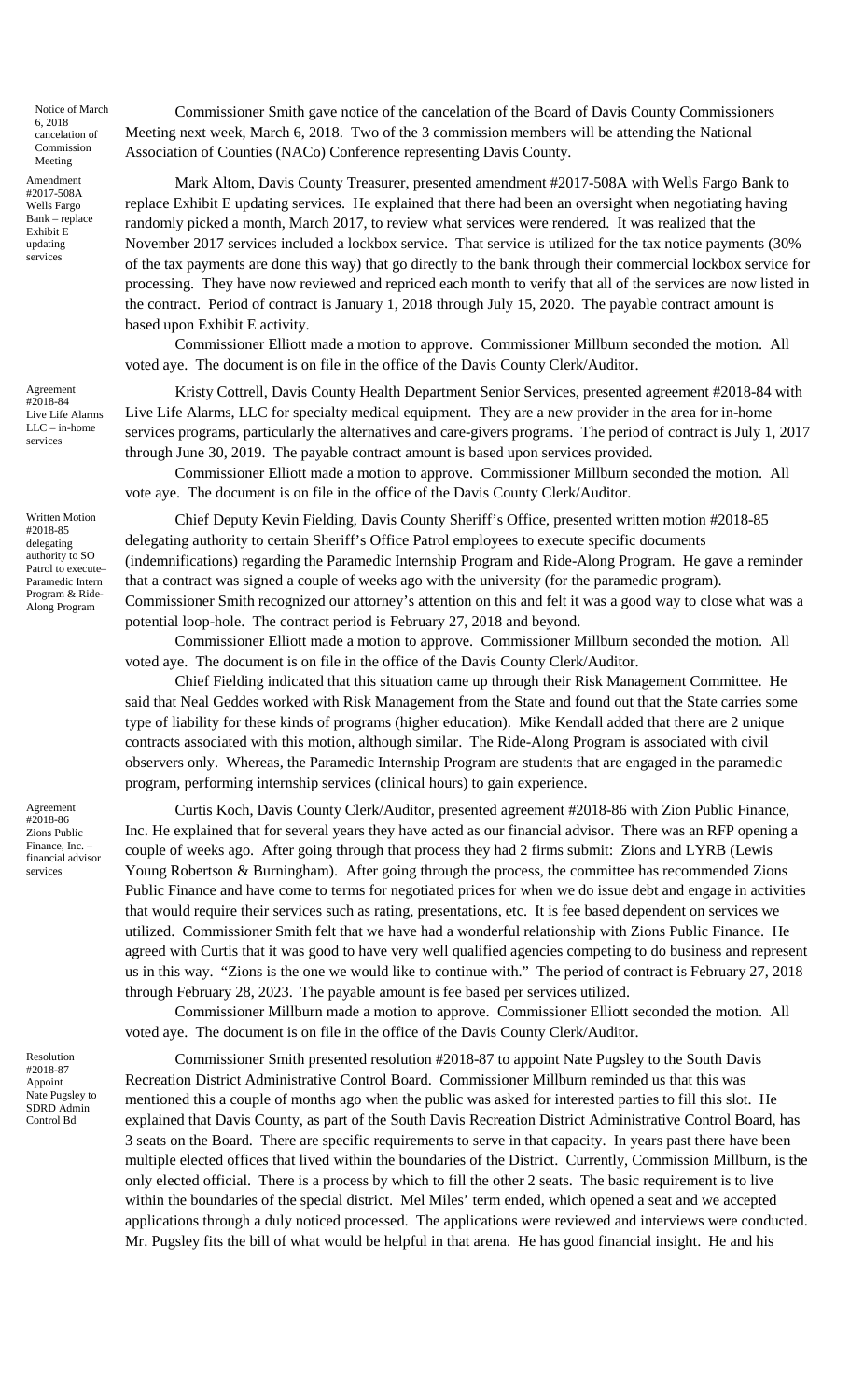family are users of the facility. He has a strong interest in sports, and in making our community better. Commissioner Smith indicated that there had been 5 applicants.

Commissioner Millburn made a motion to approve. Commissioner Elliott seconded the motion. All voted aye. The document is on file in the office of the Davis County Clerk/Auditor.

BOE Commissioner Millburn made a motion to recess to Board of Equalization. Commissioner Elliott seconded the motion. All voted aye.

Curtis Koch presented the Property Tax Register which reflected:

- Year-End Report Totals for 2017. Total abatements for the year is \$6,704,470.15
- 3 veteran exemption abated taxes for 2017
- Assessor's Adjustments:
	- o Personal Property penalty waivers (various) totaling \$50.00

Commissioner Millburn inquired if the year-end total report indicated how many individual parcels it was comprised of. Curtis indicated it was 9,989 total, which range from:

- Active Duty Armed Forces Exemption
- Disabled Veterans & Surviving Spouse
- Legally Blind (& Surviving Spouse)
- Circuit Breaker
- Circuit Breaker 2
- Circuit Breaker Indigent
- **Indigent**

Commissioner Millburn noted that because of the large amount being spread out over various types of those that qualify, or things that are put in place within statute, it is important to address how we come up with that number. Curtis indicated that the bulk of the almost 10,000, roughly 7,000 of those and \$5.5 million are related to disabled veterans and surviving spouse tied to real property and personal property. Commissioner Smith felt they are a very deserving group.

Commissioner Millburn made a motion to approve. Commissioner Elliott seconded the motion. All voted aye. The document is on file in the office of the Davis County Clerk/Auditor.

Reconvened Commissioner Elliott made a motion to reconvene Commission Meeting. Commissioner Millburn seconded the motion. All voted aye.

Check registers Check registers as prepared by the Davis County Clerk/Auditor were approved with a motion by approved Commissioner Elliott. Commissioner Millburn seconded the motion. All voted aye. The documents are on file in the office of the Davis County Clerk/Auditor.

> Commissioner Elliott made a motion to approve the Commission Meeting minutes for February 6 & 13, 2018. Commissioner Millburn seconded the motion. All voted aye. The documents are on file in the office of the Davis County Clerk/Auditor.

Commissioner Elliott made a motion to approve the Amended January 12, 2018 Work Session minutes. Commissioner Millburn seconded the motion. All voted aye.

Commissioner comments:

Commissioner Millburn noticed earlier in the meeting, the cancelation of next week's Commission Meeting due to NACo being held. He wasn't sure if that was good or bad, or a combination of both. "It depends on how you look at it at any given moment. It is bad in the sense they couldn't pick a worse time to hold a conference given that it is the waning days of our legislative session. The flip side, maybe it's a good time to be away because, with a week and a half left, this is when crazy really starts. There are all kinds of things happening. This is when you hold on to your children and try to be safe." They'll be back to catch the last day and a half.

Curtis Koch said, in regards to Commissioner Millburn's comments, "Heaven help us all." Commissioner Millburn gave a big "amen."

Mike Kendall said it was a pleasure to be here.

Public comments Public comment:

Lorene Kamalu, Kaysville City Planning Commissioner and candidate for Seat B (Davis County Commission). Regarding the Republican Party announcements, she asked if it impacted the County elections. Curtis indicated they are waiting for guidance from the Lt. Governor's Office. There is a lot of hearsay and rumor. There is a weekly meeting of all of the clerks in the State during the legislative session. They will be

Property Tax Register approved

Check register

Meeting minutes

Amended Work Session minutes approved

Commissioner comments